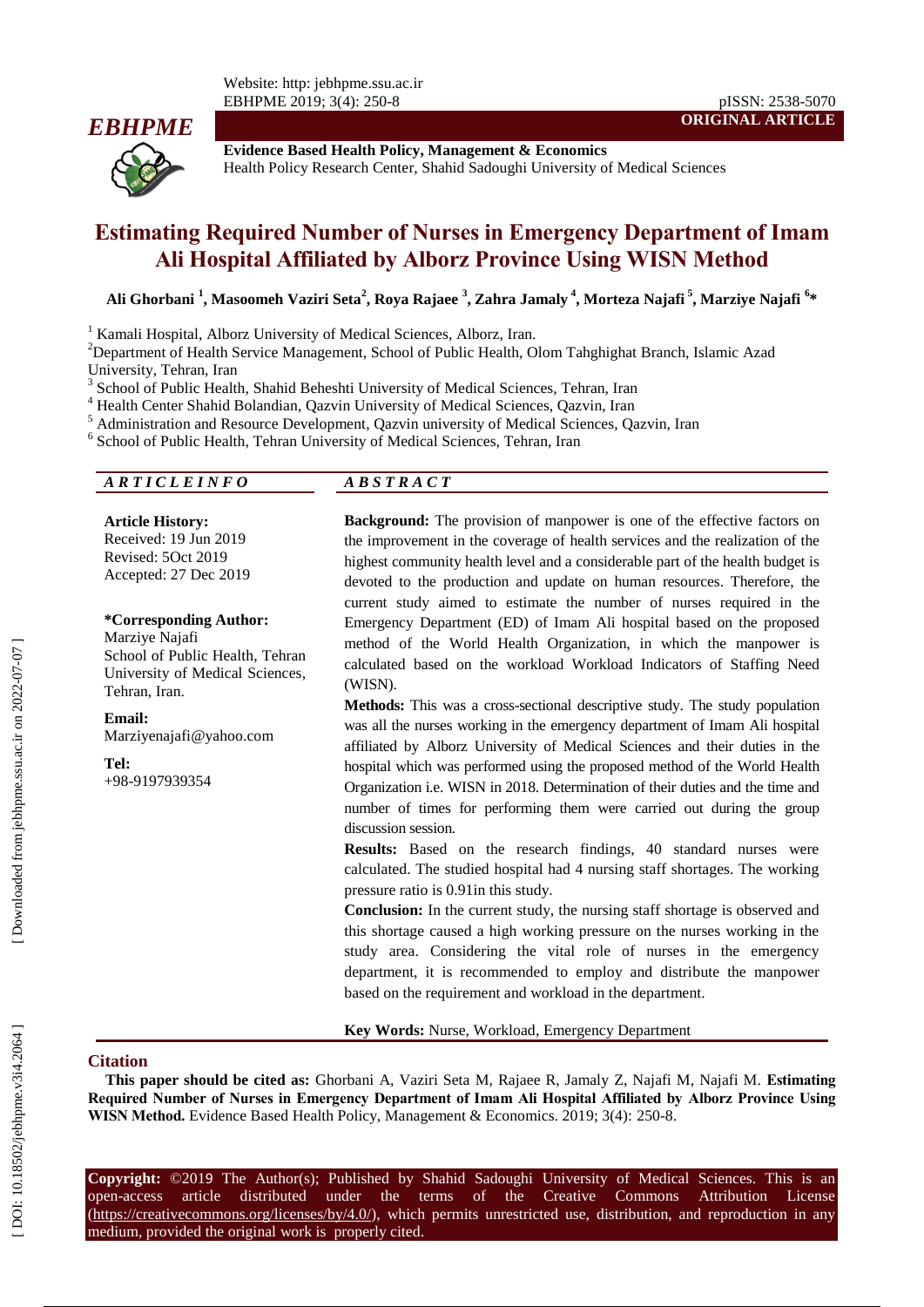# **Introduction**

I anpower is the most valuable strategic Manpower is the most valuable strategic<br>
source of the organization, the origin of change s (1) and the core source of organization s and certainly the most important source of the health system(2). Without manpower, the health systems have no meaning, the improvement in the coverage of health services and the realization of having the highest attainable standard of health for people depends on the provision, availability, acceptability and the high quality of manpower in the health sector. The provision of health sector staff alone is not enough, but the equitable distribution of staff with the competence, motivation and power of presenting the high quality services suited to the cultural and social requirements and expectations of the people and the sufficient support of these staff by the health system can change the health services coverage to the effective services coverage (3). Manpower opens the way of the organization's development and promotion. Undoubtedly, neglecting it will also provide a reverse effect on the organizational yard and the stagnation of activities which is by no means acceptable and justified (4). From the viewpoint of the World Health Organization, the performance of any system depends on the combination of its skills, availability and the performance of manpower. In the world , 35 million people are working in the health sector and a significant part of the health budget is devoted to the production and update on human resources. Consequently, human and economic costs of the weak manpower management in the health sector are very high and because of the weakness of the manpower management in the health sector in some countries, the international financial resources are dedicated with difficulty and restriction (5).

Hospitals as the largest health service center, the highest resources and credits of the health sector in any countries are dedicated to this unit ( 6); nurses make the majority of the hospital manpower which provide an essential role in the quality of the care and health promotion and they have a great

workforce (62 percent of the total staff and 36 percent of the total hospital costs) ( 7).

Based on researches, the nursing staff shortage or its inadequate distribution is one of the most important problems of the hospitals in the country (8). Therefore, standardizing the number and the way of distributing the nursing staff in the clinical sector, especially the emergency department , is the necessity of the efficiency and quality improvement of the services presented to patients, better utilization of the existing facilities and the productivity improvement in the hospitals ( 9). A review of the studies represented that the estimation of nursing staff in the emergency department is calculated using the hours per patient visit (HPPV) which is not without disadvantages. Important factors including the severity of illness in the patients, length of stay and the workload are not considered in this method (10). In the method proposed by the World Health Organization (WISN) , the staff workload is considered which makes it more distinct and realistic than other methods (11). In a field review study in 2019, four fundamental points were identified for this method, including: service delivery time, geographic features, workload and supply and demand. This method is applicable to any health care organization and can be more applicable and faster in the smaller institutes. In some cases that the staff shortage was obvious and there was not any possibility to increase the number of staff, work shifts can be used. WISN can be used to calculate the manpower required for the future models based on some assumptions such as staff training results, demographic changes and illness profiles and staff turnover (12).

Considering the important role of nurses in promoting the objectives of the health care organizations such as promoting the quality of presented services and promoting the community health level, we are therefore supposed to estimate the number of nurses required in the ED of Imam Ali hospital based on the method propose d by the World Health Organization about the workload based manpower estimation (WISN) to improve

Downloaded from jebhpme.ssu.ac.ir on 2022-07-07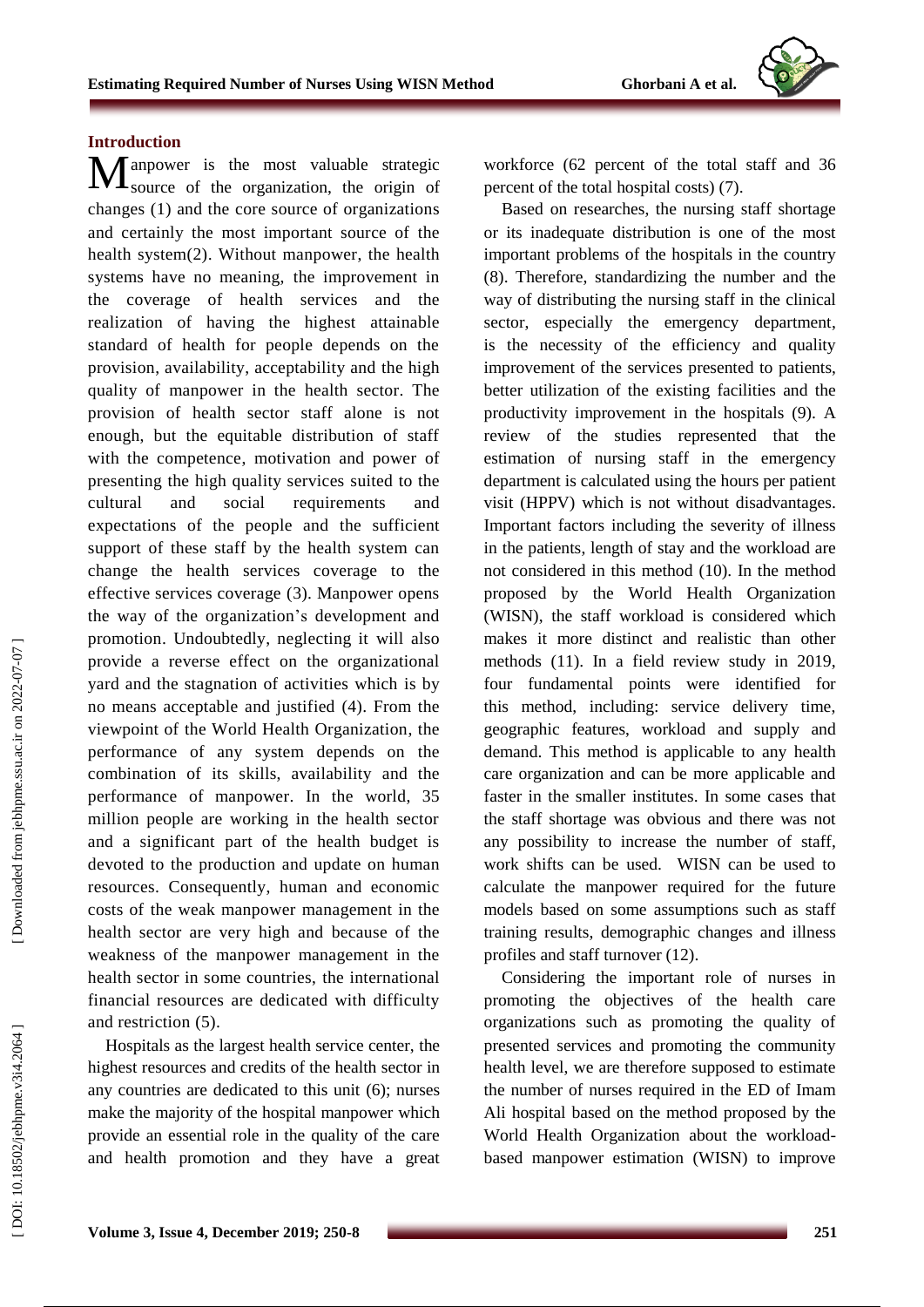

the processes of this unit and decrease the costs related to the human resources management by the standard staffing distribution.

#### **Materials and Methods**

This was a cross -sectional descriptive study. Population in this study was all the nurses working in the emergency department of Imam Ali hospital affiliated by Alborz University of Medical Sciences and their duties in the hospital which was performed using the proposed method of the World Health Organization (WISN) in 2018. The hospital has two emergency departments, i.e. the children and adult emergency departments and considering the fact that the objective of the study is to distribute the staff according to the existing workload in the emergency department, all the nurses working in both departments were studied. For research, the hospital administrator, the nursing manager, the heads of nursing in the emergency department of children and adults and their second were selected using the purposive sampling. Determination of their duties and the time and number of times for performing them were carried out during the group discussion session.

The method steps are described as follows:

1.Prioritizing the staff or unit / sector for the method study: Considering the importance of the emergency department and nurses as one of the most important forces of the treatment team for providing care to patients, the nurses of this department were evaluated.

2.Estimating the available working time (AWT):

| Obliged<br>working<br>hours of<br>governmen<br>t staff per<br>week (44<br>hours) and<br>per month<br>$(192$ hours) | $Holidays + entited$<br>leave and sick leave<br>Absence<br>Participation<br>1n<br>training, seminars, etc.<br>$+$ work mission<br>$+$ Reduction of working<br>hours in terms<br>of<br>productivity, hard jobs<br>and children under 6<br>years, etc | <b>AWT</b> |
|--------------------------------------------------------------------------------------------------------------------|-----------------------------------------------------------------------------------------------------------------------------------------------------------------------------------------------------------------------------------------------------|------------|
|                                                                                                                    |                                                                                                                                                                                                                                                     |            |

Calculating the annual working hours of the nurses according to the standards of working hours in the public hospitals in 2018 is described as follows:

Working hours per month:  $192 \times 12 = 2304$ 

Reduction of working hours with the productivity rule of 8 hours per week, 52 weeks per year in 2018 is as follows:  $52 \times 8 = 416$ 

24 days of legal holiday in 2018:  $24 \times 7 = 168$ 

Entitled leave for 30 days per year:  $30 \times 7 = 210$ Annual available working time per a nurse  $(AWT): 2304 - (416 + 168 + 210) = 1510$ 

3 .Determining working components:

Main activities of health care services (Activity A)

- Supportive activities (Activity B)

- Additional activities (Activity C)

Determining activity standards: The hours required performing correctly and in accordance with the endemic professional standards (and in the local conditions) an activity is provided by a skilled and motivated person. Considering the mentioned specifications for a person who determines the standards, the purposive sampling was performed for people who have adequate information about all the emergency department activities (the heads of nursing in the emergency department of children and adults and their second in the department, the nursing manager, the hospital administrator and the human resources distribution appointee). First, the required explanations regarding the study method and the way of determining the main, supportive and additional duties and the importance of mentioning all the duties and its real times were presented by the researcher. Afterwards, in a group discussion session and with the presence of all the studied individuals, the duties of nurses and the time required for performing them were determined in the emergency department of the studied hospital and they were divided into the main, supportive and additional duties as well as the number of repetitions per month and per year. The researcher as the session leader provided challenges among individuals for expressing the duties until reaching the consensus. In the meantime, considering the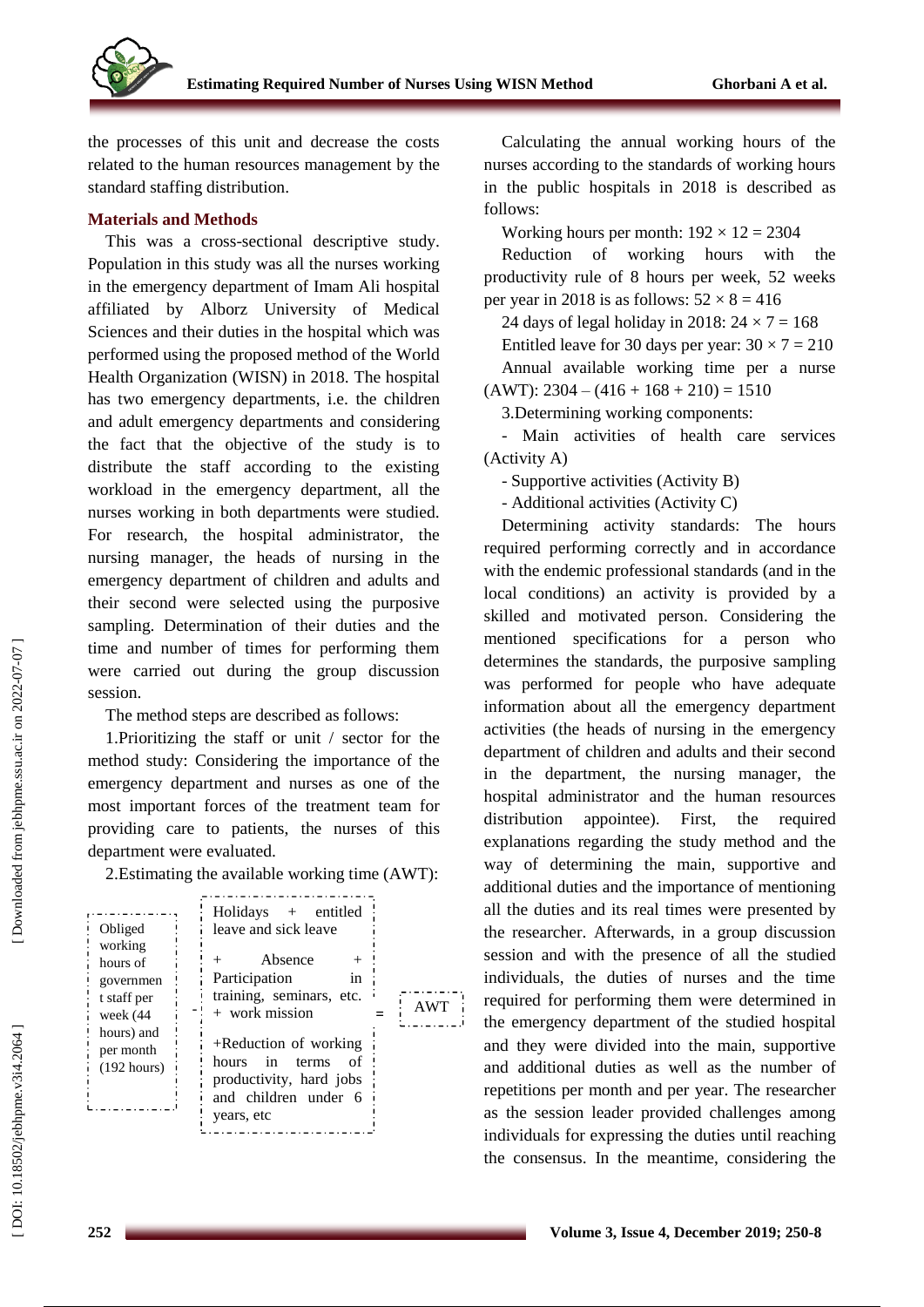

specific conditions of the emergency patients and the necessity of attending to them based on the triage levels, the hours of performing any activities for patients were collected at three emergency levels of 1, 2 and 3 and the average obtained from three levels were used for the calculations .

There are two types of activity standard: service standard and allowance standard

The former is the activity standard related to the services provision and health cares (service standard): The time required to perform the activities related to the provision of health cares to patients which is reported in two ways.

- Unit time: The minutes or hours spent performing the work.

- Rate: The number of services a person can perform in an hour.

The latter is the activity standard related to the supportive and additional activities (allowance standard), the time required to perform the supportive and additional activities , which has two types :

- The time required to perform the supportive / additional activities (CAS): The average real time per activity is determined and converted to a percent of working time and finally , the percent are added together to convert to Total CAs. ( It should be expressed in percent.)

- The time required to perform the additional activities (IAS): it is expressed in hours per year and counts the number of staffs involved in performing the activity. Listing the number of personnel who performs the additional work by mentioning the activity title and the average time of performing them and the number of personnel is multiplied by the average time of performing them per additional activity. Finally, the results are added together .

4 .Standard workload calculation: For any main health care activities, the related workload is standardized. The workload or the standard is the rate of working related to the main activities that a person is capable of performing in a year (assuming that a person spends all his time in a year performing a particular type of activity ). The formula for calculating the standard workload

based on two units mentioned in the step 4 is as follows:

Standard workload =  $AWT$  in a year / unit time

Standard workload= AWT in a year \* rate of working

In the previous step and in the group discussion, the numbers of times for performing the activities were determined by a nurse during a year. For calculating the workload performed in a year, the number of repetitions per activity in the time required to perform it was calculated at all three levels and their average was used. The number of repetitions per activity was considered 2.5 times at level one, 1.9 times at level two and 2.8 times at level three .

5 .Allowance factors calculation: It is only calculated for the additional and supportive activities. It is a factor used to estimate the number of forces required to perform the supportive works .

CAF calculation:

 $CAF = 1 / {1-(total CAS / 100)}$ 

LAS calculation: Total IAF divided by AWT (Both have the same unit)

 $LAF = LAS / AWT$ 

6 .Determining the required personnel:

Individual allowance activities + factor of allowance class activities  $\times$  (standard workload / annual workload)

Steps 5 and 6 were performed in the form of formulation in Excel using the results of previous steps.

7.Analysis and interpretation of results: The number of personnel was compared to the estimated number of personnel in the form of ratio. If the ratio is greater than one, there are additional personnel and if it is lower than one, there is personnel shortage. Whatever it is lower than one, the working pressure is higher. This step was also performed in Excel using the results of previous steps.

The criteri a of selecting individuals in the purposive sampling were to have at least five years of nursing or management working experience in the emergency department and the agreeableness of people to participate in the study. Before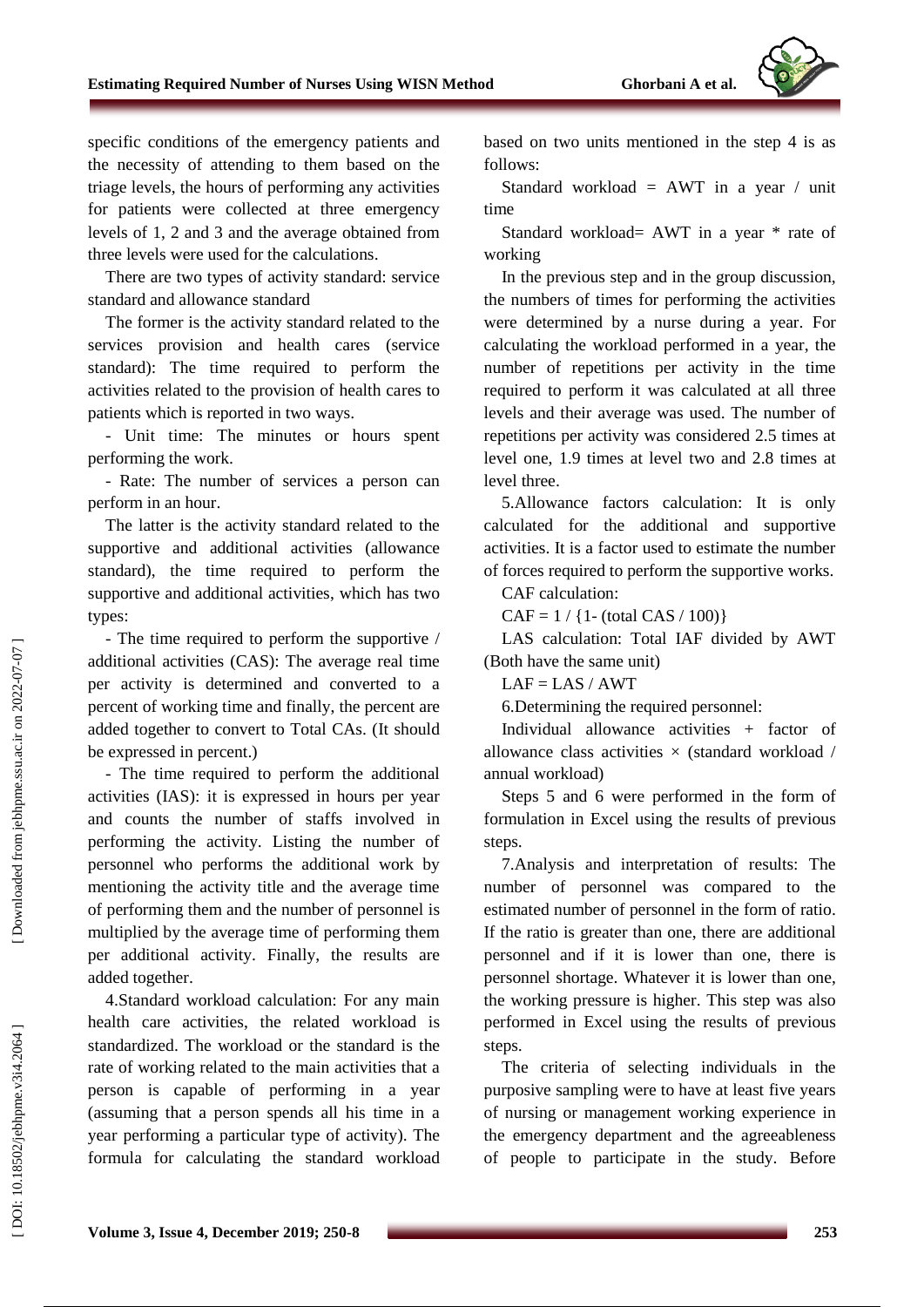

holding the session, the objectives of the research were explained to the selected members and all of them were entered into the study with permission and informed agreement .

In this research, ethical considerations such as explaining the purposes of the research to participants, obtaining oral consent to participate in the study from them, keeping their information anonymous, allowing them to withdraw from the study whenever they wished, and maintaining the interview transcripts in a safe place were observed.

#### **Results**

According to the results, 16 duties were recognized as the components of the main activity or the therapeutic care. The same standard workload provision was estimated for the main activity components of 207233.30 hours per year and according to the statistics in 2017 and the number of patients who were 2096, 298569.00 hours per year were determine d for performing the

activities. By dividing the workload performed in 2017 by the obtained standard workload, 33.61 nurses were estimated (Table 1).

8activities were recognized as the supportive activities. The real time for performing the work was estimated 35.84 minutes which contains 12 % of the person's daily working time (Table 2). CAF was estimated to be 1.14.

Nine activities were recognized as the additional activities. The annual working hours of nurses for performing the additional activities were 1927.52 hours (Table 3) and LAF was estimated to be 1.34.

The number of nurses in the children and adults emergency department of Imam Ali was 36 in total. Considering the fact that the standard nurse number was estimated 40, it can be said that there are 4 staff shortages in the studied hospital and considering the fact that the ratio is 0.9, there is a working pressure (Table 4).

| Row | <b>Main Activity (A)</b>            | <b>Standard</b><br>activity<br>(Min/hrs) | <b>Standard</b><br>workload | <b>Total</b><br>statistics in<br>2017 | <b>Estimated</b><br>number of<br>personnel |
|-----|-------------------------------------|------------------------------------------|-----------------------------|---------------------------------------|--------------------------------------------|
|     | Patients visit                      | 4.45                                     | 19336.45                    | 9888.30                               | 0.51                                       |
| 2   | Controlling vital symptoms          | 5.87                                     | 14667.14                    | 13478.00                              | 0.92                                       |
| 3   | Angiocut replacement                | 10.40                                    | 8273.77                     | 19144.50                              | 2.31                                       |
| 4   | Micro set replacement               | 5.07                                     | 16983.00                    | 11042.80                              | 0.65                                       |
| 5   | Serum bottle replacement            | 2.40                                     | 35853.00                    | 5230.80                               | 0.15                                       |
| 6   | Giving intravenous medicines        | 7.60                                     | 11322.00                    | 16963.20                              | 1.50                                       |
| 7   | Giving muscular medicines           | 12.53                                    | 6865.47                     | 28806.00                              | 4.20                                       |
| 8   | in vivo desensitization observation | 10.53                                    | 8169.04                     | 24048.00                              | 2.94                                       |
| 9   | Oxygen therapy                      | 11.20                                    | 7682.79                     | 26166.00                              | 3.41                                       |
| 10  | Lung physiotherapy                  | 11.07                                    | 7775.35                     | 25104.00                              | 3.23                                       |
| 11  | Footbath                            | 13.40                                    | 6421.43                     | 30655.00                              | 4.77                                       |
| 12  | Suctioning                          | 11.20                                    | 7682.79                     | 26166.00                              | 3.41                                       |
| 13  | Patients training                   | 11.20                                    | 7682.79                     | 26166.00                              | 3.41                                       |
| 14  | hand washing                        | 5.20                                     | 16547.54                    | 11519.60                              | 0.70                                       |
| 15  | Sampling education                  | 5.33                                     | 16133.85                    | 12209.20                              | 0.76                                       |
| 16  | $I/O$ control and record            | 5.43                                     | 15836.91                    | 11981.60                              | 0.76                                       |
| 17  | Total                               | 132.88                                   | 207233.30                   | 298569.00                             | 33.61                                      |

**Table 1.** Main activity components of nurses in emergency department of Imam Ali hospital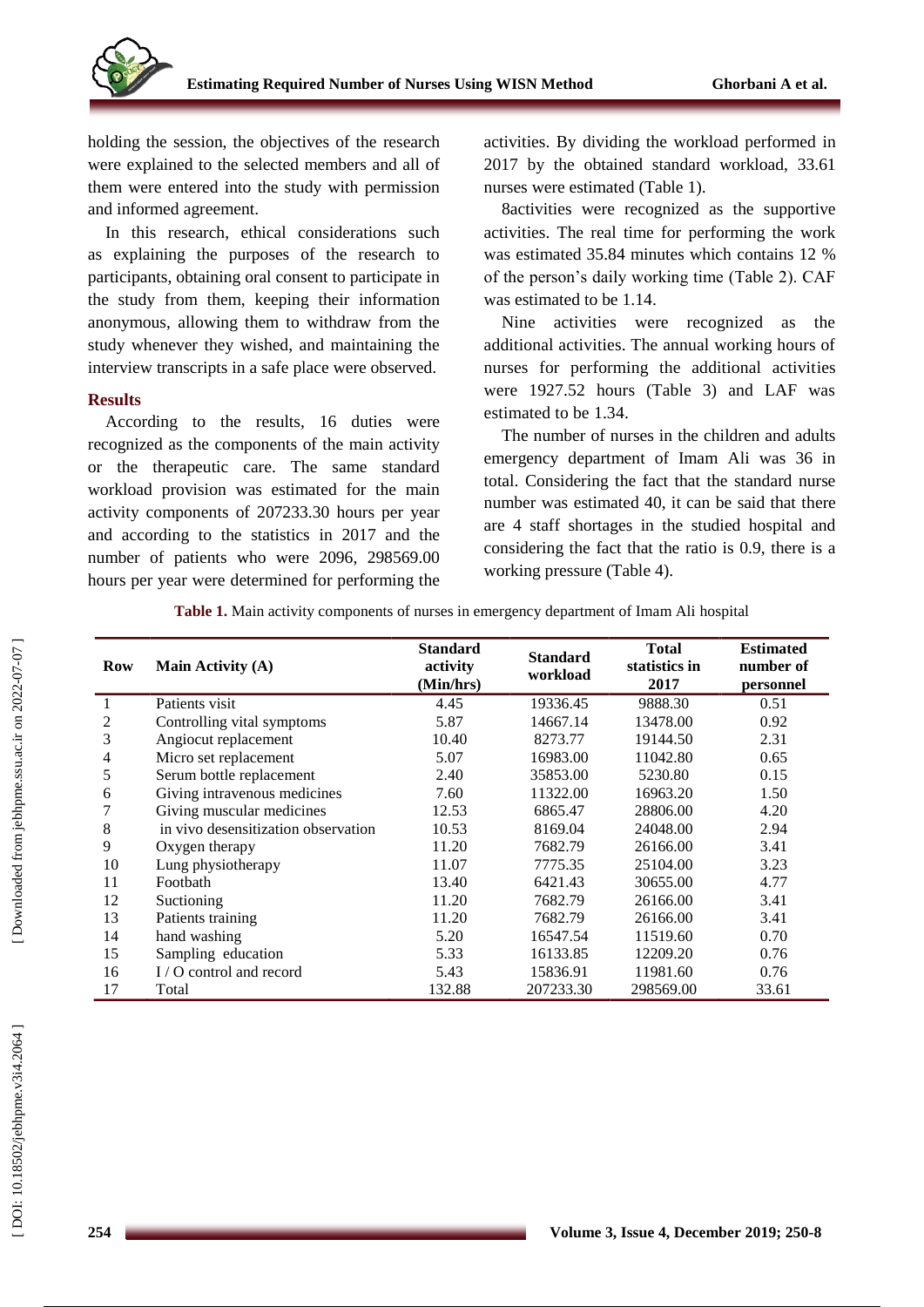

| Row                      | Supportive activities $(B)$          | <b>Real working time CAS</b> | Daily working time (percent) |
|--------------------------|--------------------------------------|------------------------------|------------------------------|
|                          | Checking and writing medication card | 4.90                         | 1.64                         |
|                          | Clinical delivery and transformation | 1.73                         | 0.58                         |
|                          | Monitoring department                | 4.74                         | 1.59                         |
| $\overline{4}$           | Recording and report writing         | 9.68                         | 3.24                         |
|                          | Writing kardex                       | 5.40                         | 1.81                         |
| 6                        | Checking trolley code                | 9.40                         | 3.15                         |
|                          | Checking department equipment        | 6.90                         | 2.31                         |
| 8                        | Management areas, etc.               | 38.80                        | 12.99                        |
| <b>Total CAS Percent</b> |                                      | 35.84                        | 12.00                        |

**Table 2.** Supportive activity components of nurses in the emergency department of Imam Ali hospital

**Table 3.** Additional nurse activities LAS of nurses in emergency department of Imam Ali hospital

| <b>Row</b> | Additional activity $(C)$           | Number of<br>performing personnel | Real working time per<br><b>Individual</b> (LAS) | <b>Annual hours</b><br>All personnel<br>LAS |
|------------|-------------------------------------|-----------------------------------|--------------------------------------------------|---------------------------------------------|
|            | Hospital discharge                  |                                   | 5.90                                             | 141.02                                      |
|            | Ultrasonography follow-up           |                                   | 39.43                                            | 942.34                                      |
|            | Writing serum label                 |                                   | 2.25                                             | 53.78                                       |
|            | Writing working division notebook   |                                   | 1.20                                             | 28.68                                       |
|            | Follow up on patient counseling     |                                   | 7.19                                             | 171.92                                      |
| 6          | Classifying medicine room           |                                   | 5.63                                             | 134.45                                      |
|            | Medicine request                    |                                   | 4.05                                             | 96.80                                       |
| 8          | Follow up on answer to medical test |                                   | 10.00                                            | 239.02                                      |
|            | Entering medical test request       |                                   | 5.00                                             | 119.51                                      |
|            | Total IAS per year                  |                                   | 80.64                                            | 1927.52                                     |

**Table 4 .** Estimating the staff surplus or shortage and working pressure ratio in emergency department of Imam Ali medical training complex

| Emergency     |    |    | Standard force Existing force Surplus or shortage Problem Ratio Working pressure |               |        |
|---------------|----|----|----------------------------------------------------------------------------------|---------------|--------|
| department of |    |    |                                                                                  |               |        |
| Imam Ali      | 40 | 36 | $-4$                                                                             | Shortage 0.91 | Has it |
| complex       |    |    |                                                                                  |               |        |

#### **Discussion**

According to the results of the current study, the number of nurses working in the emergency department was 36 and the standard number of nurses was estimated 40 using WISN method and therefore, the staff shortage is 4 and the working pressure was 0.91 in the studied sectors which indicates a high workload existence in the studied sector. In the study of Mohebbifar et al. (13) in Qazvin hospitals, they have estimated the number of emergency nurses using this method and the staff shortage of the emergency department was 4 in Bu Ali Hospital, 2 in Qods Hospital and 7 in Velayat Hospital and the staff surplus of the emergency department was 14 in Rajaee Hospital and 5 in Kosar Hospital. The working pressure was 0.93 for Bu Ali Hospital, 0.92 for Qods hospital and 0.89 for Velayat Hospital, which indicates a high workload and Shahid Rajaee Hospital with 1.28 and Kosar Hospital with 1.26 represent the lack of workload. In the study of Nayebi (14) in Qazvin, they investigated the number of nurses in the emergency department using the same method and the results represented a staff shortage in the department ; the required number of nurses was 63 and there was 55 nurses. The working pressure was 0.87, which indicated a medium workload in the current nursing staff. Sadeghifar et al. (7) investigated the number of nursing staff according to the model proposed by the Ministry of Health. The results represented a severe shortage in the number of nurses working in ED. The results of Nouri Hekmat et al. (6) on the number of manpower in the emergency department in one of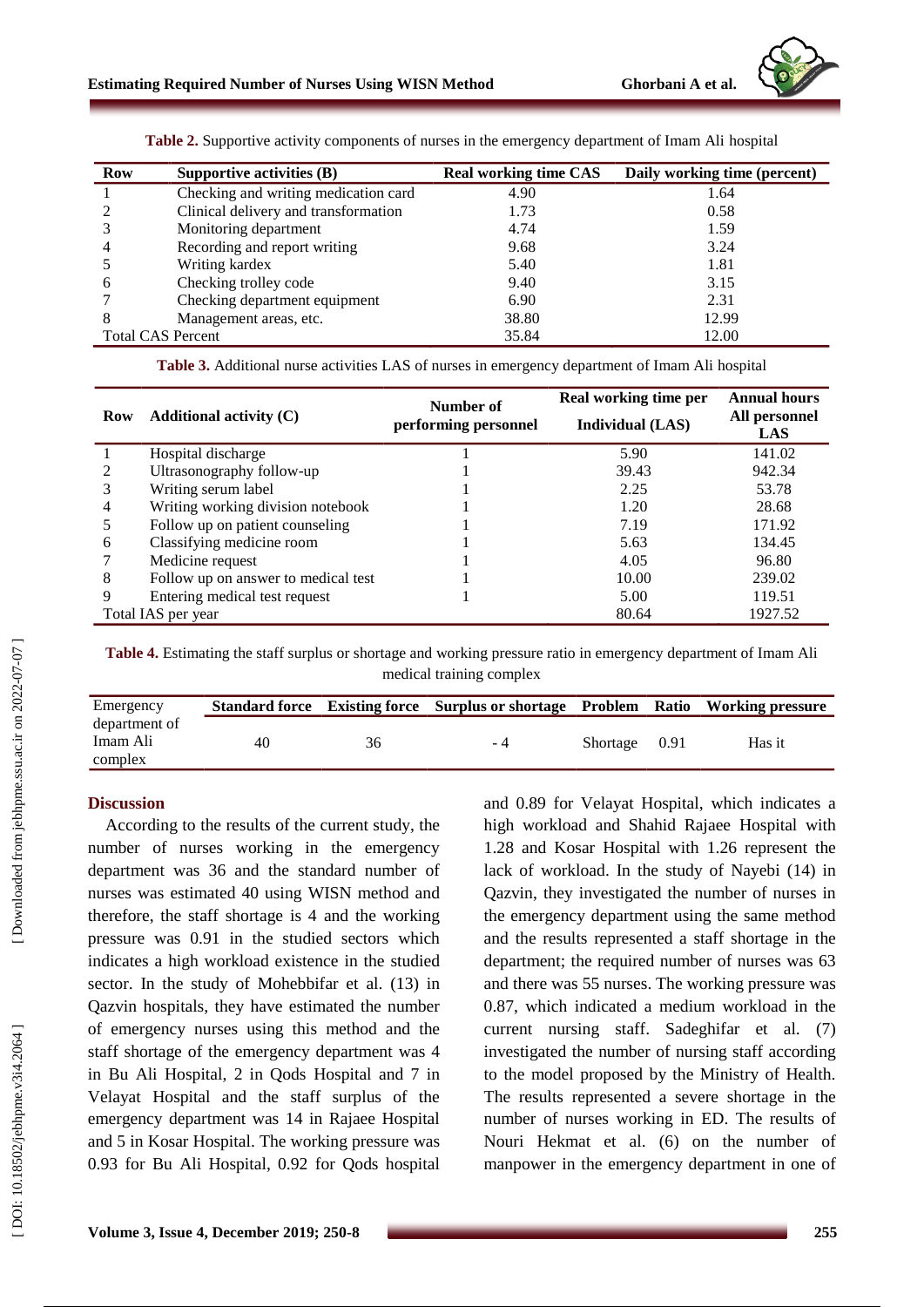the hospital s of Kerman represented that the emergency department of the studied hospital has a nursing staff shortage, especially at night shift.

In the study of McQuid (15), the number of health care staff in Namibia was investigated using WISN method. The results of study represented that the total number of nurses was in accordance with the country need, but its distribution was inadequate. Most of the nursing staff were employed in hospitals. The number of nurses was adequate in hospitals and in some regions, there was a little staff surplus compared to the workload of nurses. In the study of Wundavalli et al. (16) for determining the number of nurses required in the emergency departments of the training hospitals, 34 health services, 21 supportive and 3 additional activities were determined by 125 nurses. Available working time was 187.250 hours for 105103 patients per year. Patient was determined. WISN ratio reported 0.90 which represents that the current staff was inadequate and 13 nurses were required. Mohamed et al. (17) calculated the number of staff required in the primary health centers of Oman using WISN method. The results of the study presented that the workload stress of physicians (WISN 1.02) was lower than nurses in average .

Different studies expressed that the nursing staff shortage is an obstacle to the efficiency and quality of hospital cares (7 and 8). Furthermore , in ranking four stressful factors in the hospital working environment, the factors related to the disproportion of number of nurses to the workload are at the top (18). The results obtained from the study of Habibi et al. (19) presented that after the inaccessibility of physicians in the emergency cases, the most important stressful factor for nurses is the lack of nurse -patient ratio along with taking care of critically ill and emergency patients and the managers of nursing units have the highest responsibility and they can provide the situation for the promotion of the quality of nursing services by presenting the required facilities. Reviewing the results of other studies represents that the problem of human resources management in the emergency

department and the unwillingness of nurses to serve in this department is common in most of the public hospitals in the country (20). The restriction s of being employed in the public sector, the rules and regulations of the employment and the high costs of employing and training the staff and the personnel salary payments, the unwillingness of nurses to work in the public sector, especially the emergency department, which is the most crowded sector of the hospital, are some of the reasons that prevent from employing the adequate force s in this sector. An increase in the workload of the existing force is not also without its drawbacks; a decrease in the quality of presented health care s, an increase in the patient and staff dissatisfaction, an increase in the staff willingness to move to another sector or quit the work, a decrease in the working motivation, an increase in the error possibility for presenting health care s, etc. will be provided. Considering the vital role of nurses in the emergency department, the adequate personnel utilization which is equal to the requirement will be effective in saving and preserving the resources of the organization .

## **Conclusion**

In the present study, the nursing staff shortage is observed and this shortage is the cause of a high working pressure on the nurses working in the study area. Considering the vital role of nurses in the emergency department, it is recommended to employ and distribute the workforce according to the requirements and workloads in the department. The staff shortage, in addition to providing the discouragement and exhaustion in the staff, can reduce the efficiency and quality of the presented services and finally, provide the dissatisfaction in the patient. On the other hand, since the employment and utilization of workforce in the public sector s is a time consuming process, therefore increasing the comfort facilities and developing the motivational programs , including the determination of moral and physical encouragements, strengthening and empowering the communication skills of the staff working in this sector in order to provide an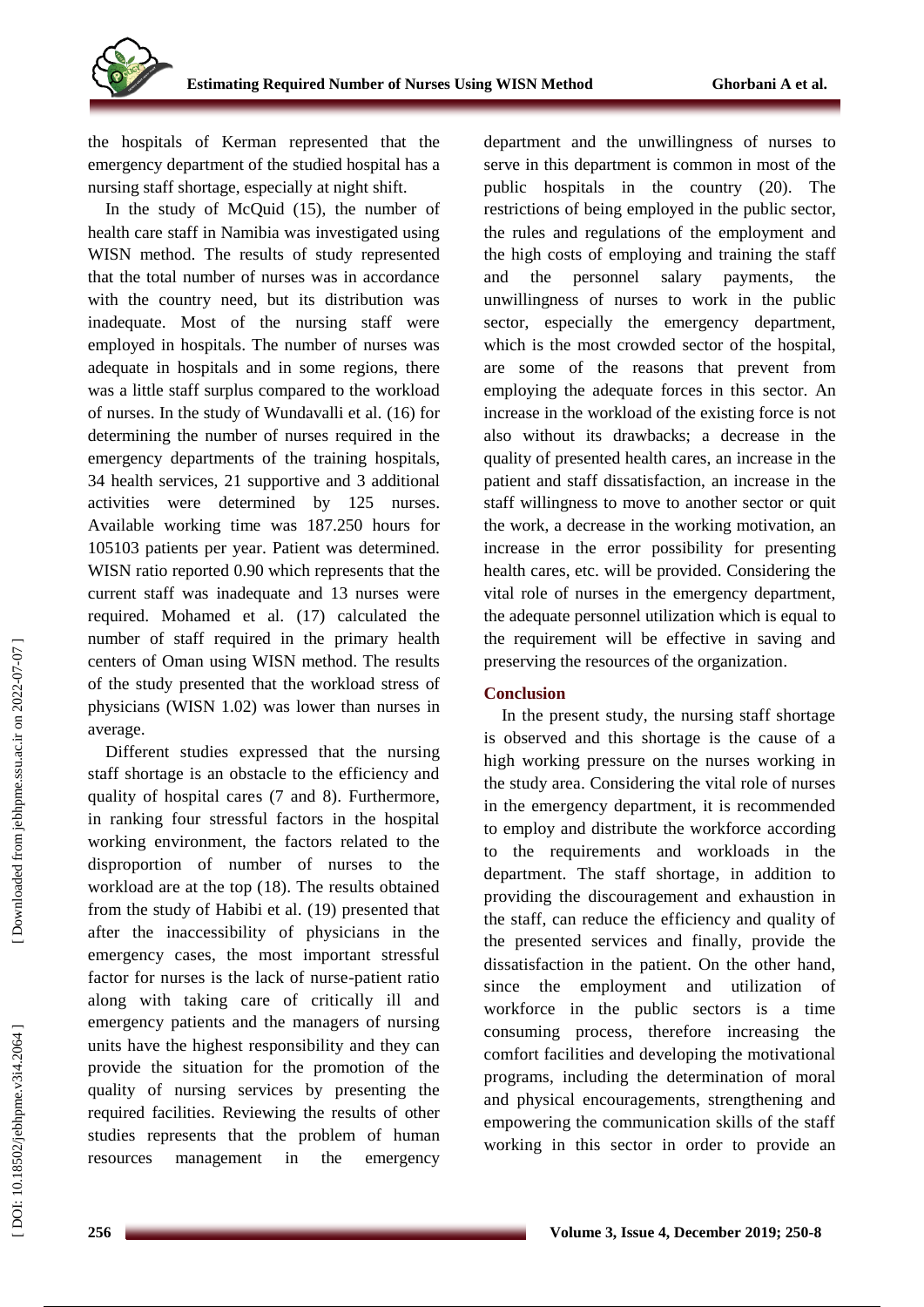

appropriate communication and minimizing the patient s dissatisfaction, training and employing the nurses from other sectors of the hospital who volunteer the overtime shifts is recommended until the determination of a n adequate number of staff.

Some cases such as the system failure to record information and discharge the patient, the unpreparedness of medical tests and imaging, the absence of a resident physician or the consultants who requires to follow up and report to the higher authorities were not included in the calculations. It is recommended to perform this estimation for all the nurses of the studied hospital to identify the sectors with the staff surplus and a plan should be prepared for the adequate workforce distribution.

#### **Acknowledgments**

The authors are thankful of all those who assisted the researchers in performing this research.

#### **Conflict of Interest s**

No conflict of interest s has been stated.

## **Authors' Contributions**

Najafi M and Ghorbani A designed research; Najafi M and Vaziri Seta M collected data; Najafi M and Ghorbani A analyzed data; Najafi M and Rajaee R wrote manuscript. All authors read and approved the final manuscript .

## **References**

- 1. Nishtar S, Ralston J. Can human resources for health in the context of noncommunicable disease control be a lever for health system changes? Bull World Health Organ. 2013; 91(11): 895 -6. doi: 10.2471/BLT.13.118711.
- 2. Zarei E, Najafi M, Rajaee R, Shamseddini A. Determinants of job motivation among frontline employees at hospitals in Tehran. Electronic Physician. 2016; 8(4): 2249-54. doi: 10.19082/ 2249 .
- 3. WHO. Global strategy on human resources for health: workforce 2030. 2016.
- 4. Rahmani H, Najafi M, Pourrajab B and Moradi S. Estimating the Manpower Required in the Human

Resources Department of Imam Khomeini Hospital Using the Method of Work and Time Measurement. Asian Journal of Information Technology. 2016; 15(24): 5226 -31. doi: 10.3923/ ajit. 2016.5226.5231 .

- 5. Damari B, Vosogh Moghadam A, Abachizade K. The draft policy document health human resource management. Council policy and health reform. Available online at: http:// behdasht. gov . ir/ uploads/291\_1664\_ HRM\_ Policy\_ Paper. pdf
- 6. NooriHekmat S, Dehnavieh R, Mohammadi N, Poorhosseini S, Rezai F, Mehralhasani S, et al. Determining the Optimum Number of Nursing Staff Is Needed in Kerman Shafa Hospital Emergency Department. Toloo - e - behdasht. 2014; 13 (2): 140 -55. [In Persian]
- 7. Sadeghifar J, Tofighi SH, Hasani M, Rekabeslami S, Raadabadi M. Estimation of the necessary nursing resources in accordance with proposed model by the Ministry of Health. Zahedan J Res Med Sci (ZJRMS) . 2012; 13(1): 41. [In Persian]
- 8. Sadeghifar J, Pourreza A, Ahmadi B, Zeraati H, Arab M.R. Assessment of necessary staff for hospitals of Ilam university of medical sciences in accordance with personnel criteria and standards of Iranian health ministry. Scientific Journal of Ilam University of Medical Sciences. 2011; 19(1): 24 -32.
- 9. Litvak E, Bisognano M. More patients, less payment: increasing hospital efficiency in the aftermath of health reform. Health Affairs 2011; 30(1): 76 -80. doi: 10.1377/hlthaff.2010. 1114.
- 10. Ray CE, Jagim M, Agnew J, McKay JI, Sheehy S. ENA's new guidelines for determining emergency department nurse staffing. J Emerg Nurs. 2003; 29(3): 245 -53. PMID: 12776080.
- 11. WHO. Workload indicators of staffing need (WISN): selected country implementation experiences. 2016.
- 12. Doosty F, Maleki MR, Yarmohammadian MH. An investigation on workload indicator of staffing need: A scoping review. J Educ Health Promot. 2019; 8: 22. doi: 10.4103/jehp.jehp\_220\_18.